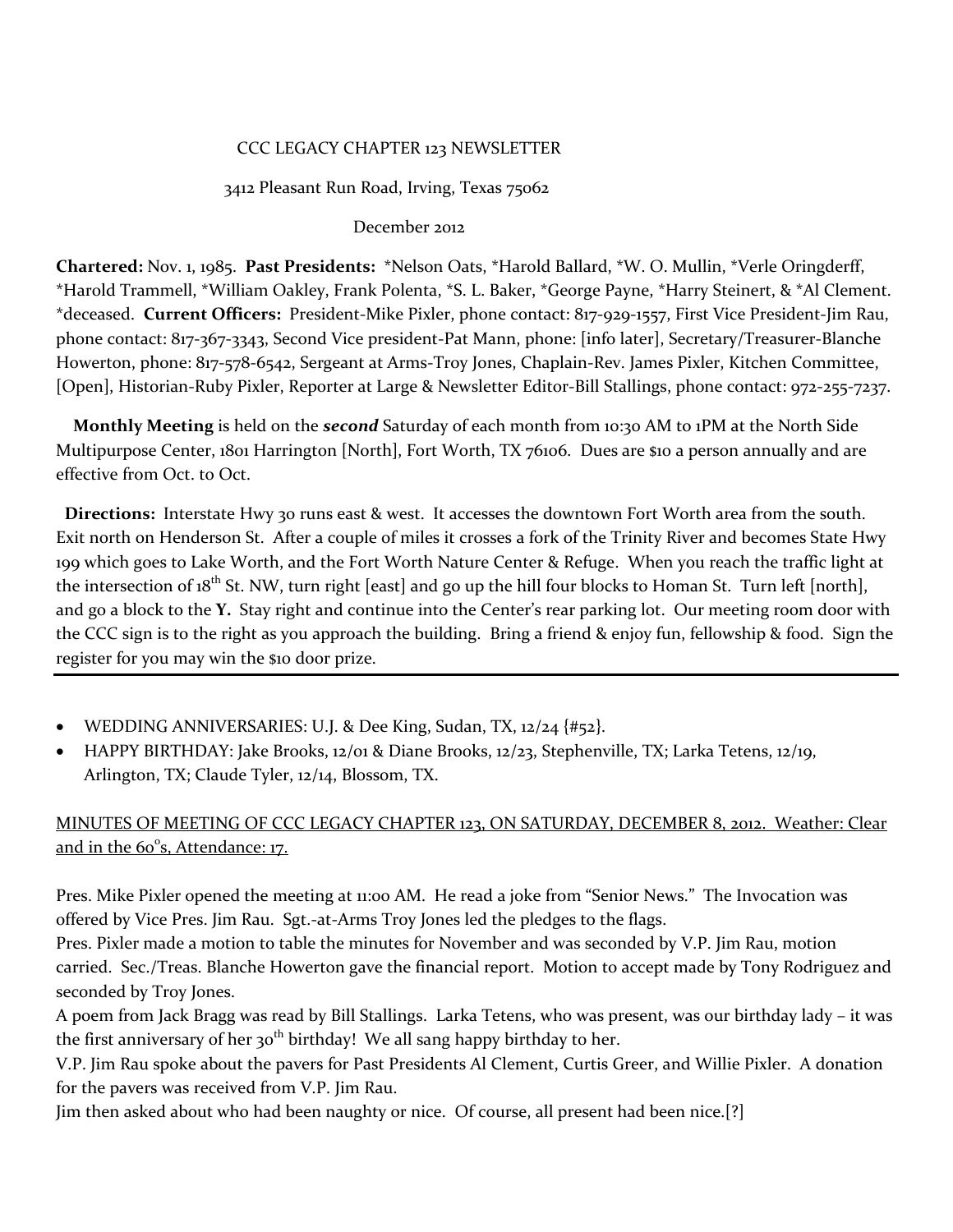The CCC will celebrate its 80<sup>th</sup> anniversary in 2013. Preparations are being made as we speak. Everyone will be notified of the time and place. We urge everyone who can, to be present.

V.P. Jim Rau stepped in for Curtis Greer, deceased, to present the reading of "Twas The Night Before Christmas." Various members read parts of the story. We miss you Curtis, and LaVaughn is in our prayers.

Pres. Pixler's name was drawn for the \$10 door prize. He gave it to a children's charity fund. A wide selection of gifts from the drawing were given to others present. Then the group exchanged Christmas gifts.

At 12:23 PM Tony Rodriguez made a motion to adjourn the meeting; seconded by Steve Porter, motion carried. V.P. Jim Rau blessed the food, and a wonderful Christmas meal was enjoyed by all.

## **The President's Corner, 8 December, 2012**

The subject of this corner is: It Must Be a Family Thing.

Merry Christmas and a Happy New Year! That sounds a lot better to me than Happy Holidays. Anyway, December is a special time of the year for many of us as we celebrate Christmas, for Jesus is the reason for the season, and time to bring in a new year.

It's also a time to remember the passing of members of our CCC Legacy Chapter 123 family; Curtis Greer, Jim Lyde, Joy Rastall and Lillie Payne. Each one special to all of us; each one will be remembered by us. We will miss you all.

I know that does not seem like the holiday theme, however, it's also a time to be thankful for the friends we have made in the chapter, and ultimately have developed into our extended family. An example of our family coming together was at the Christmas Meeting. I don't know; it just happened. In November, as you know Jim Rau had the meeting. I was working the Veteran's Day Parade, anyway, Larka Tetens, Larkin Dilbeck's daughter, as I understand, teaches Mayan children in Mexico where she goes to enjoy diving. Larka shared the story of the children in her charge. Apparently, the children do not have much of a Christmas, or anything else, until this year. These kids het excited about a new pencil! As stated, it was our Christmas meeting and we were having the drawing following pass the can, and it just happened. Members of the chapter opened their hearts to these kids. The drawing held, the gift received and immediately the gift was passed to Larka for her kids. Then the next gift was won and given to her kids; and on, and on, and on. Everyone had won a gift and passed them on to Larka's kids; including the gifts that had not been won and the \$10 door prize. Merry Christmas, kids, from CCC Legacy Chapter 123, your extended family. Thanks Jim for letting us know about her library and for the gifts. The Mayan children's Christmas will be a bit better this year, because of our extended chapter family. It just makes you feel good. It must be a family thing.

Welcome to our newest family member, Robbie McKee Warner, daughter of CCC Boy T.W. "Bill" McKee. Bill doesn't have the whole family as members yet, but he's working on it. Keep up the good work and thank you, Bill.

I hope to see you next year at the CCC Legacy Chapter 123 meeting on 12 January, 2012. Opps! That's 12 January, 2013; Civilian Conservation Corps' 80<sup>th</sup> Anniversary year! A lot of activities are planned for 2013. See you at the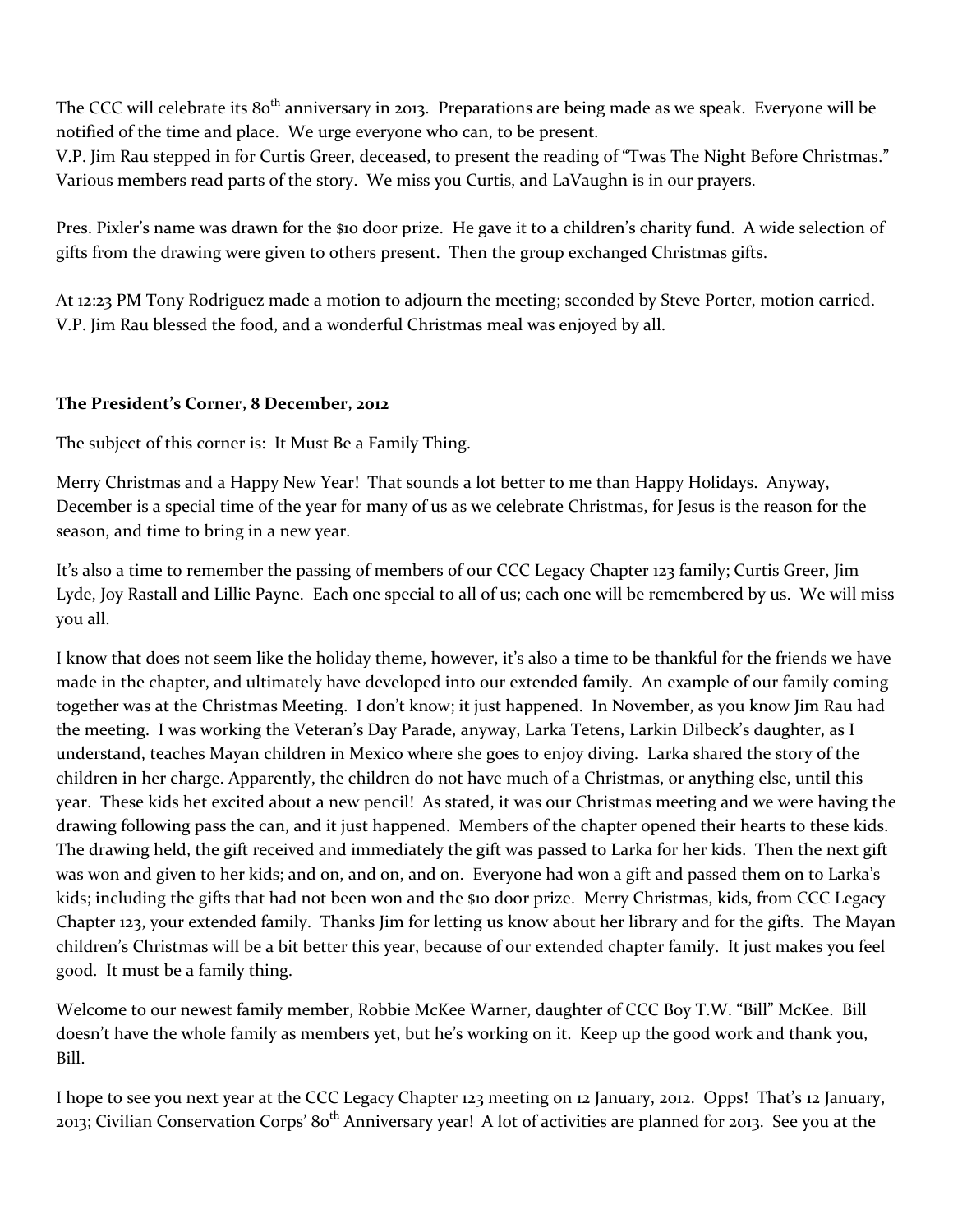## meeting. If you have not paid dues for 2013, do so NOW - BEFORE 31 December, 2012!

Yours in Service,

Mike Pixler, President

CCC Legacy

#### **A CORRECTION**

In our November newsletter we failed to say that member T.W. "Bill" McKee's son Tom was visiting us from his home in Midlothian, Virginia. We apologize to Bill and Tom.

========================================================================================

## **A French Connection**

This past January, we received an email from CCC Legacy President Joan Sharpe forwarding a request from a gentleman in France. His request referred back to an article in our Newsletter of August 2009, that our then Newsletter Editor, Curtis Greer, had asked us to write about member and CCC Boy, Norbert Gebhard. First of all we were taken aback that an article we had emailed to our members back then, had floated around the world on the World Wide Web [WWW] and been seen by an interested party in France. In forwarding the request, Joan Sharpe had wondered if this person was legitimate, so we were careful in responding.

We will first remind you of what the article was about: It told Norbert's story from his CCC days in his home state of Wisconsin to his enlistment in the Army Air Corps just prior to WW II. He took pilot training and became a co-pilot on a B-24D bomber and wound up in North Africa and was on the first bombing mission to the Ploesti Oil Fields of Romania. This raid was one of the most important single missions of the war, and in many ways, one of the most tragic because of the great loss of crew members. Norbert's plane and crew were successful and survived the mission. His aircraft on this mission was called "Sack Time Sally." He then became a First Pilot with a different crew; now on a B-24 named "Scorpion." Later "Sack Time Sally" was shot down on a mission to Bremen, Germany, with the loss of six of the crew, and four became POWs. While Norbert was still flying out of North Africa and on returning from a bombing mission to Italy, "Scorpion" ran low on fuel, and he successfully made an emergency landing on a semi-dry lake bed on the Island of Sardinia with no injuries to the crew. They abandoned this aircraft there, but it was later repaired and flown out. Next Norbert was sent back to his original base of Hethel, England, and assigned a new crew and a new B-24H, named" Blunder Bus." When his allotted 25 combat missions ended February of 1944, he was eventually rotated back to the U.S. Norbert wound up in Fort Worth, married a local girl, and worked for and retired from General Dynamics. He and his wife Betty now live in Grandview, Texas. Here ends his part, but, as the saying goes, "Now for the rest of the story."

On Monday, Jan. 30, 2012, Mr. Benoit Grassin, in his somewhat halting English, emailed Joan Sharpe, identifying himself as a French historian doing research on a B-24 aircraft named "Blunder Bus" that had crashed in France. He knew this was originally the aircraft flown by Norbert Gebhard. He read of it in our August 2009 issue. Mr. Grassin asked if Mr. Gebhard could supply a good picture image of this aircraft. He went on to say that he was writing a history of this aircraft and its crew for the purpose of thanking the crew members who gave their lives to save the French from the Nazi soldiers. He further states he has found more than 12 witnesses in France,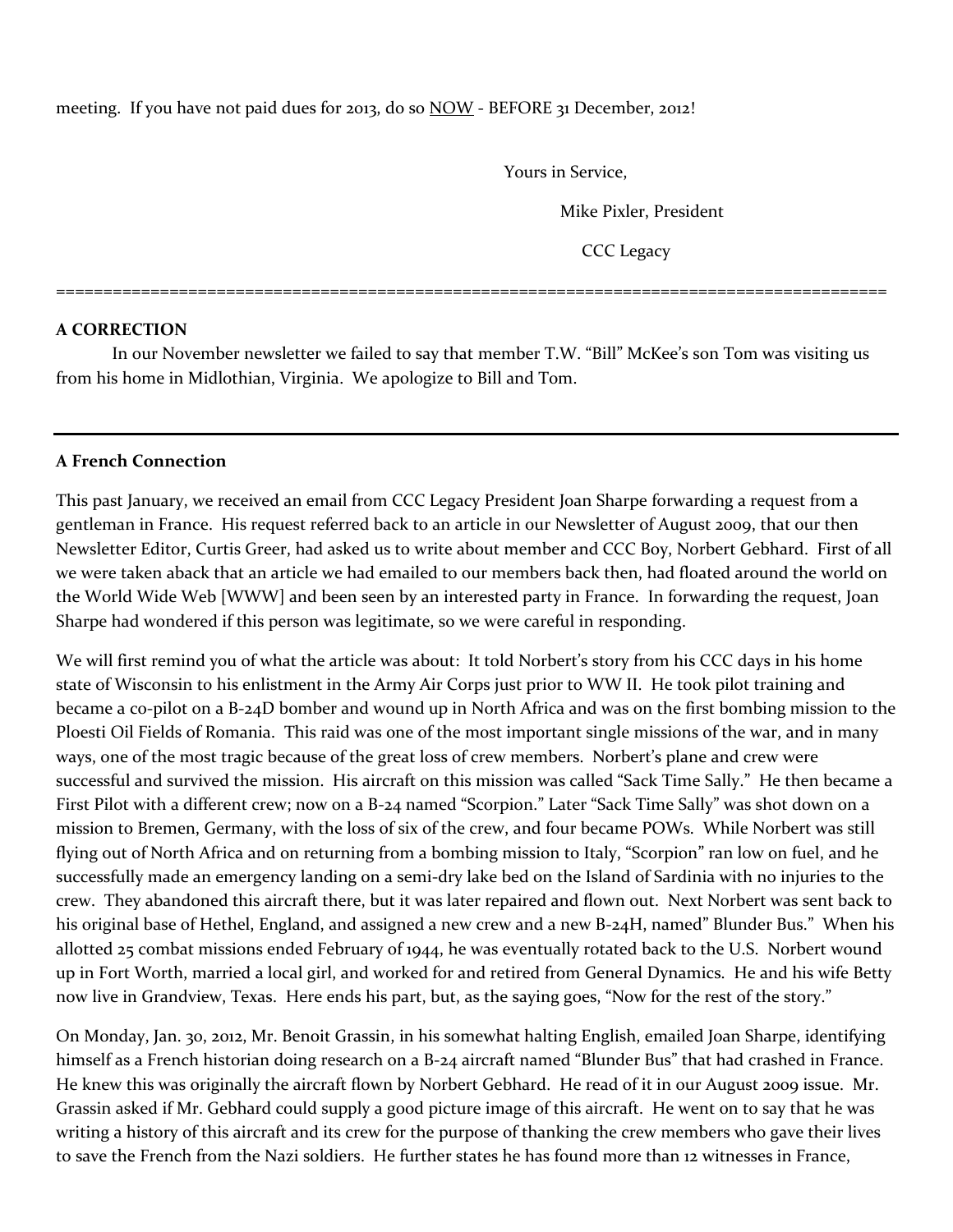contacted an American family, and found the reports of survivors. He needed the picture to illustrate his book. After hearing from Joan, we called Norbert and wife Betty, and sure enough they sent a good color picture of "Blunder Bus" which we forwarded to Mr. Grassin.

On February 1, 2012, Mr. Grassin emailed us with what he had learned of the last mission of "Blunder Bus": It crashed on Jan. 7, 1944, at approximately 1330 hours, near the village of Fain madness[?] next to Voves in Eure et Loir about twenty kilometers from Chartres. It was shot down while on a mission to bomb the city of Ludwigshaven, Germany, by a dozen German FW-190 fighter planes. James Dillon, gunner, died in the attack. His body was left on the plane when it crashed, was recovered by the Germans, and buried in the Cemetery of Saint-Cheron at Chartres. The other crew members jumped. Francis Tackray,[position?] died during his escape in the Pyrenees Mountains because of an avalanche. The others were captured and were taken to a prison camp in Germany: Royce Smith, pilot, Robert Hirsch, co-pilot, Duane Strayer, browser [navigator?], and gunners William Donley, Relius Nobles, Edward Gilbert. The pilot Royce Smith saved others by digging for two to four hours and then released to free his comrades. Radio operator Revis Smith and bombardier Robert Hauger jumped after the others and with the help of the French, were able to escape and reach England. Thomas Burton, belly gunner, was wounded during the attack with a head injury, sent to a hospital and lost an eye, and then to a POW camp in Germany. Mr. Grassin says that he reconstituted this summary from U.S. mission reports and French information.

Now fast forward to November 5, 2012, when we next hear from Mr. Grassin, in which he apologizes for not contacting us earlier, because he had a lot of work in the school where he works. He mentions doing examinations, training, and other duties, so apparently he is an instructor or maybe similar to our principals. He goes on to say that he has finished the book on the crash of "Blunder Bus" and thanks us for our help. He says he has located the family of crew member James Dillon, but not the family members of James Thackray [Francis Tackray?], Royce Smith, Revis Smith, Thomas Burton, Robert Hauger, Robert Hirsh, Duane Strayer, William Donley, Relius Nobles or Edward Gilbert; all crew members of "Blunder Bus" of the 389<sup>th</sup> Bomb Group, 565<sup>th</sup> Squadron.

Mr. Grassin says that he is organizing a ceremony in September 2013, and is inviting the families of the crew members to honor them and requests further help in locating these families.

# **Latest info re above:**

We sent this recent communication from Mr. Grassin to Betty & Nobert Gebhard and received a brief note back from them naming the crew of the "Blunder Bus" before Norbert came off combat status. They were: N.N. Gebhard – pilot –from Wisc.; L. Peterson – co-pilot, Wisc.; T.R. Knights – navigator, Tex; G.J. Makin – bombardier, Maryland; P.A. Swetz – engineer, Penn.; B.P. Greeley - radio operator, Mass.; L.S. Smith –belly gunner, Tex.; J.J. Nally –tail gunner, Wash.; Schattles and Garigus – both waist gunners [no other info].

Obviously these men are different than the ones that Mr. Grassin says went down with the ship. Either they also finished their tours of duty as had Norbert, or, as often happened, the crews were shuffled due to aircraft availability, etc. The Gebhards say they will try to find more info after Christmas. So, that's all for now.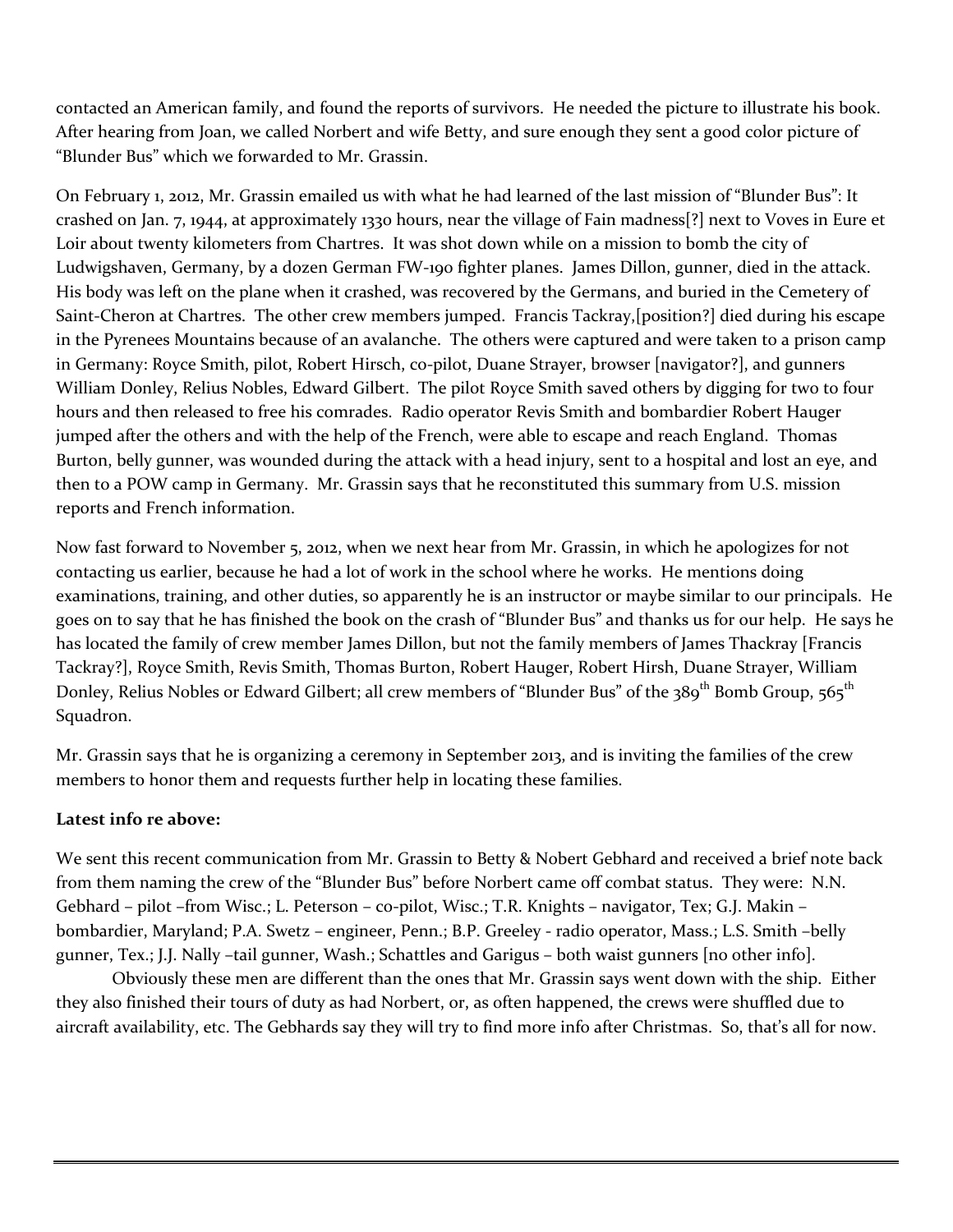#### **WE HEAR FROM OUR POET LAUREATE**

We have had a note from our Jack Bragg who has been out of commission for some time. He writes:

"I want to wish all you folks with CCC #123 a very Happy and Merry Christmas and a Happy New Year. I am doing some better. I miss you all very much." He attached the following poem:

# **TIT FOR TAT**

THE RAT AND THE CAT WENT TIT FOR TAT BLOW FOR BLOW THE CAT WOULD NOT SCAT NEITHER WOULD THE FAT RAT BITING, CLAWING, AND ALL OF THAT.

A SCOWL WILL SIGNAL FEAR THE HISSING MIGHT BOTHER YOUR EAR WHATEVER YOU DO, DO NOT GET NEAR THESE TWO, NEVER FRIENDS IN ANY YEAR.

BILLY BULLDOG SHOWED HIS FACE SAID I AM IN CHARGE OF THIS SPACE I GUARD AND PROTECT THIS PLACE YOU TWO STOP – YOU ARE A DISGRACE.

# THE RAT AND CAT LAUGHED AT THAT

THEY GAVE BILLY BULLDOG A LITTLE PAT THEY SHOULD NOT HAVE DONE THAT YOU CAN SAY GOODBYE TO THE RAT AND CAT.

> SINCERELY, JACK BRAGG

**A note regarding the mention in the President's Message of member Larka Tetens and her establishing a library for children in Mexico: We hope to have her give a presentation on how this all came about at one of our next meetings.**

# **A CHRISTMAS POEM**

This poem was written by Mr. Edward W. Mondroski of Mosinee, Wisconsin. He was a CCC Boy, years 1937 to 1939. Ed writes: Since I am 91 years old, this is my answer to the Christmas story ['Twas the Night Before Christmas].

"It was the morning of Christmas, and all through the house,

Not a person was stirring, not even a spouse.